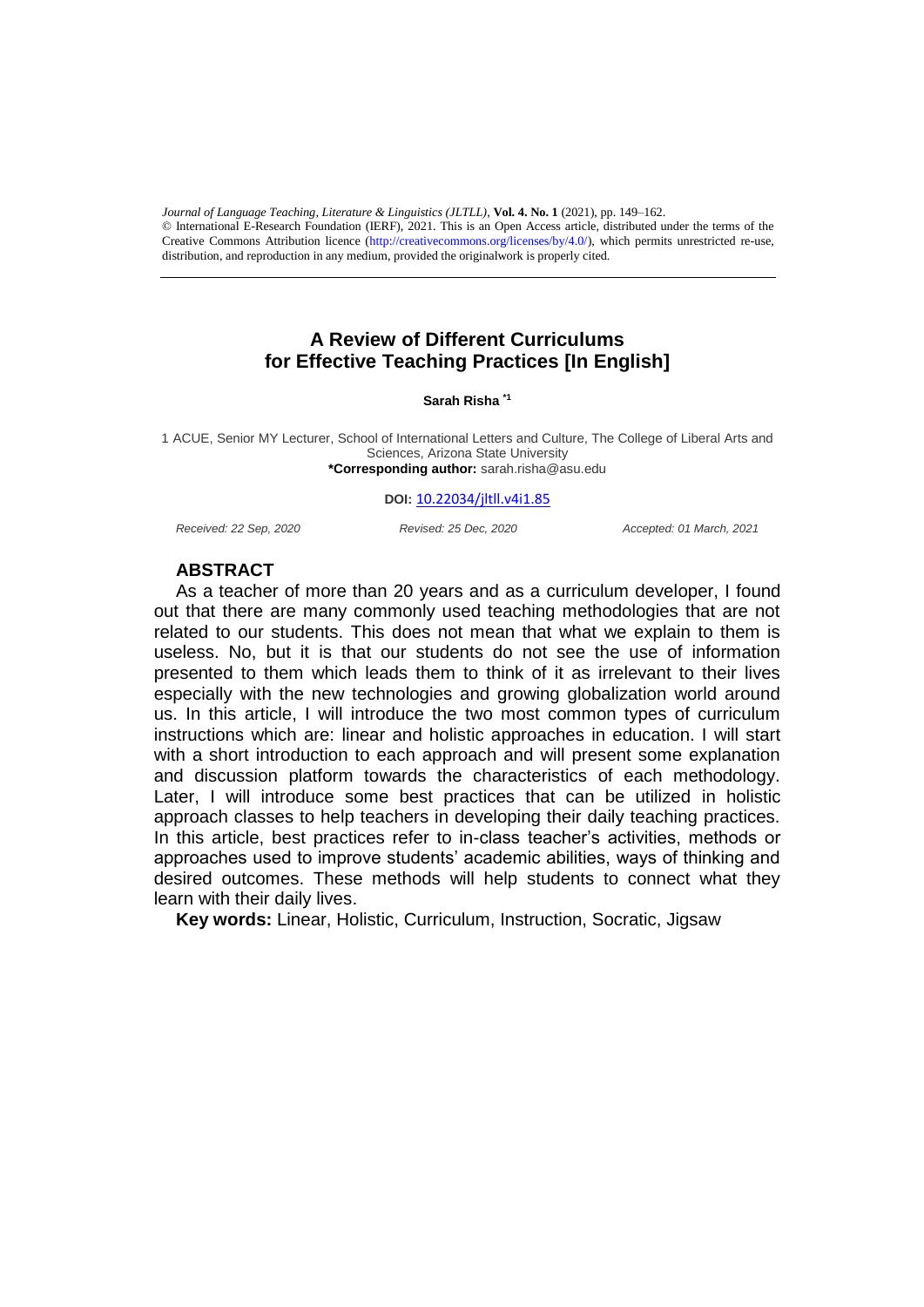## **ISSN: 2645-3428**

## **Introduction**

The word "curriculum" can refer to different concepts. One of the most popular meanings is the materials taught in schools. Most modern successful nations have a kind of national curriculum, for which they either use the same educational materials or have a standardized exam system. For example, England designs its curriculum with specific details, Japan has national standards that all schools utilize as a base for planning their curriculum, while Singapore circulates detailed syllabi for each major course or subject. As for Canada, several regional education departments worked together to develop "pan-Canadian" curriculum, starting with science (Finn & Meier, 2009). School curriculums in Norway, Greece, and the Middle East are controlled by the government. In these nations, methods of instruction are not controlled by the country, but textbooks are. Teachers must teach the textbooks provided to them by the government. In the United States, there is no one curriculum that is used in all schools or colleges. However, there are subjects that are taught in all schools all over the world, including math, science, history, geography, and languages. In addition, there is one common element between all schools all over the world, which is that they all agree that school curriculums have two main goals: The first is to promote the development of students' moral, spiritual, and cultural growth, while the second is to offer them the chance to discover and accomplish. In other words, the purpose of school is to prepare students for life .

Another commonly used concept for curriculum is methods of teaching or instructions. In this article, curriculum refers to the definition used by the Indiana Department of Education in 2010: "Curriculum means the planned interaction of pupils with instructional content, materials, resources, and processes for evaluating the attainment of educational objectives." In other words, curriculum refers to the teaching methodologies used by teachers to communicate required materials to students.

Additionally, and before going into details, it is a good idea to start with a definition of best educational practices. "In July 2019, a Google search for this phrase identified 1,230,000,000 web pages. Adding the word definition to the previous search phrase helped slightly; Google identified 713 million web pages" (Arendale, 2020). Most teachers are looking for new effective best practices. Although it is an important task, however, it is essential to keep in mind the purpose and effectiveness of these methods. "The term 'Effective Practices' has been used to describe 'what works' in a particular situation or environment. When data support the success of a practice, it is referred to as a research-based practice or scientifically based practice" (Arendale, 2020).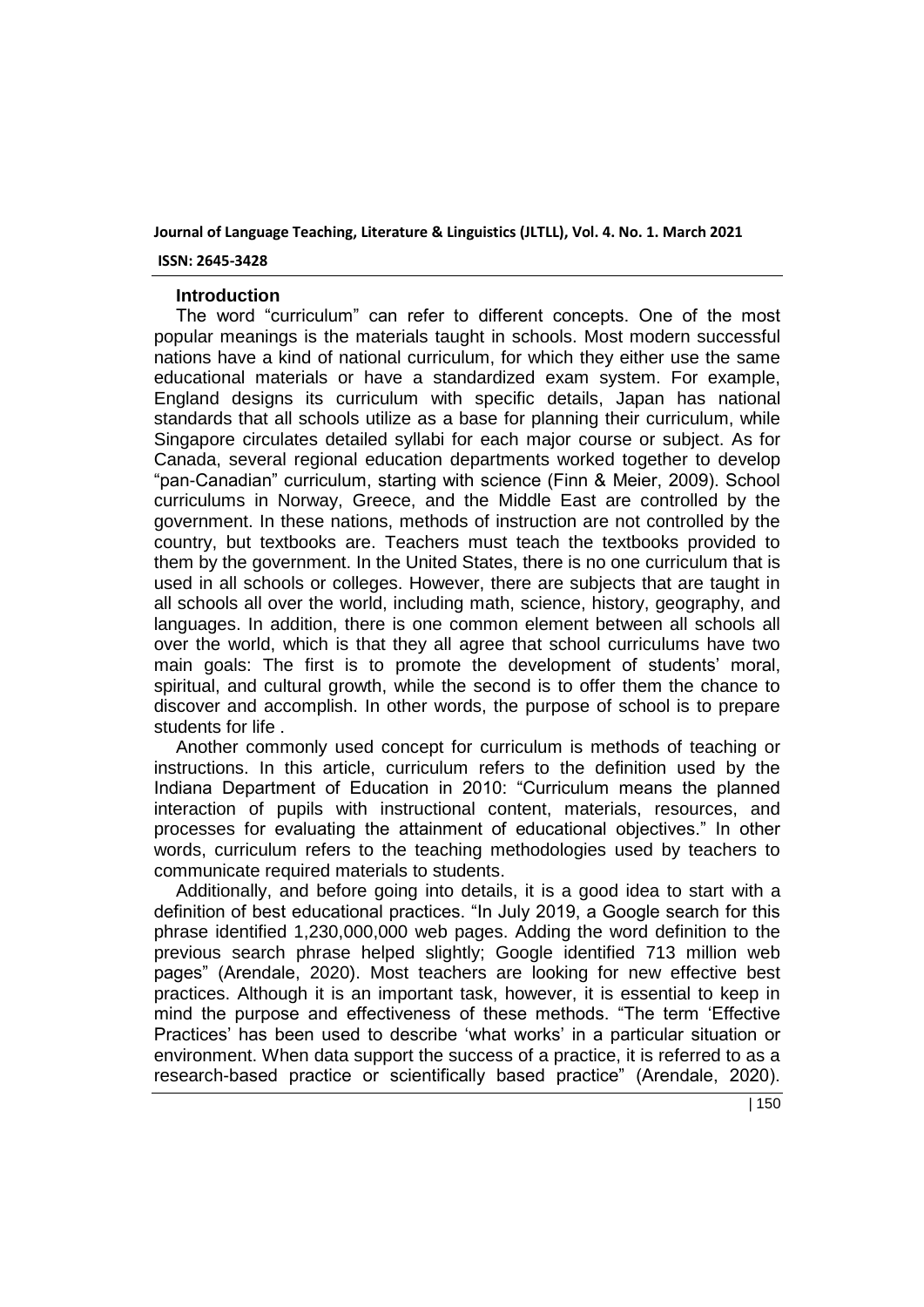Therefore, the term used here refers to teaching methods that are used by teachers and are proven to have an impact on students' learning and achievements. Students feel more connected to school when they are engaged academically and feel their teachers' care and support. When teachers set high academic standards, they implement different and flexible teaching practices. To manage a class successfully, teachers need to do their best to design effective lesson plans. It is recommended that they put in some time and effort before meeting students .

Now let us read about the most common types of educational strategies: linear and holistic approaches to education

## . **Linear Approach**

There are numerous frameworks for curriculum instruction and one of the most popular ones is the linear approach. Linear approach refers to a very direct educational method. It is described as a controlled educational environment with pre-determined content. The teacher is the center of the class and all students do is sit and listen. Information is delivered by teachers using the lecturing style or sometimes by showing a video, without looking into the fact that students in all classes have diversified backgrounds, abilities, and learning styles. The whole educational operation is systematic, standardized, mass produced, and scheduled. In almost all textbooks, teachers cannot proceed to unit two until unit one is finished. The most important part is for teachers to preach the information and learning will simply follow. There is no flexibility in teaching.

In a linear approach, teaching is intended to convey information in a monitored structure that results in eliminating students' participation and not listening to their opinions. It ignores the fact that education is about making sense and relating or connecting this information to real-life situations .

I was surprised when I first read Freire's description of the linear education approach as a banking system. His description made me realize that in many classrooms, teachers deposit information into students' minds and students repeat the information several times to be able to memorize it in order to pass exams .

The teacher talks about reality as if it were motionless, static, compartmentalized, and predictable. Or else he expounds on a topic completely alien to the existential experience of the students. His task is to 'fill' the students with the contents of his narration. (Freire, 1998, p. 54)

Thinking for a minute, an educator will realize that this banking system denies learners' right to have an active role in their own learning. In this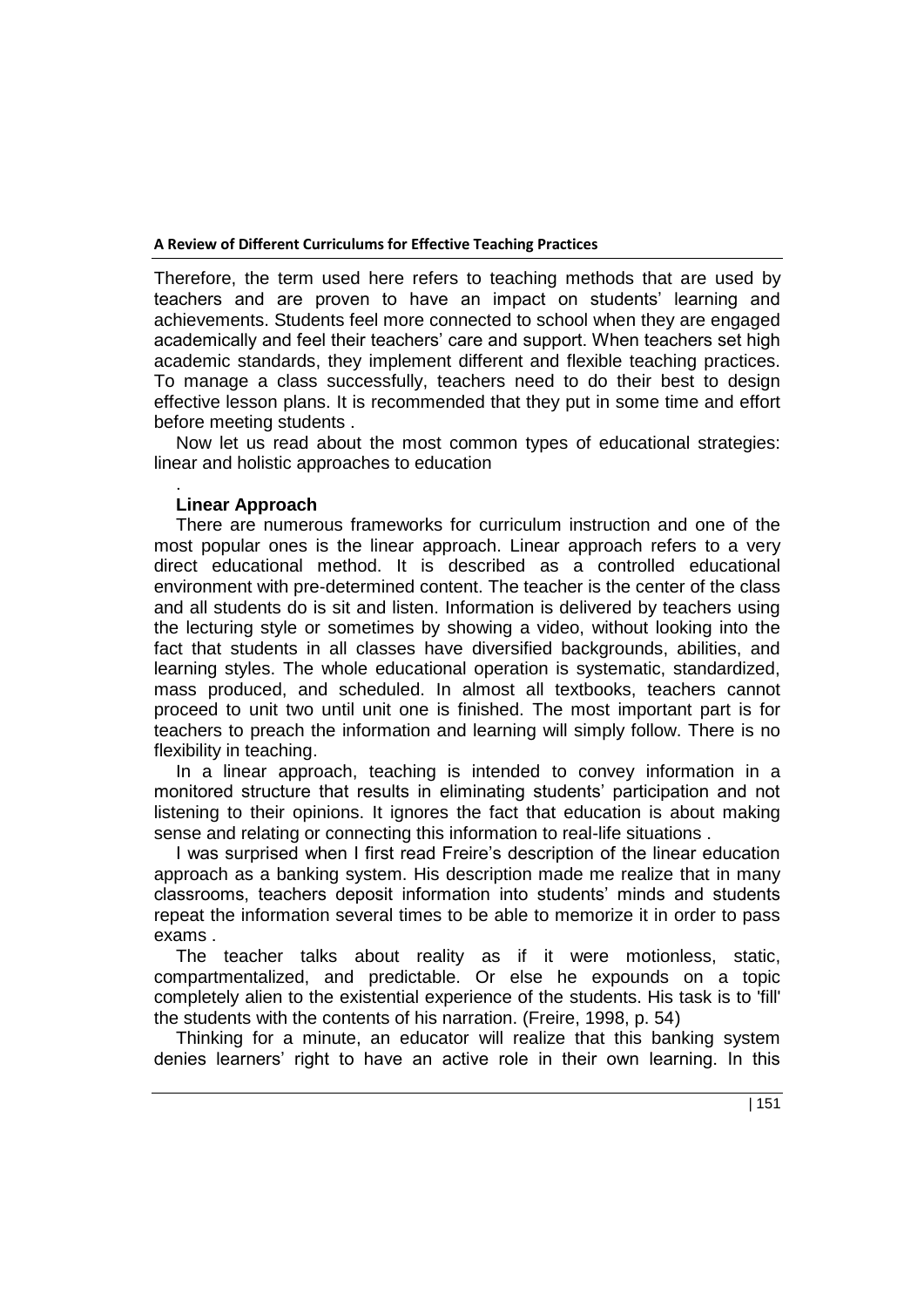### **ISSN: 2645-3428**

approach, there is almost no relationship between teachers and students. The only communication they have is through narration, which makes the content lifeless and as if it is coming from a different world.

Additionally, Freire explained another problem with the linear approach. He wrote, "The more students work at storing the deposits entrusted to them, the less they develop the critical consciousness which would result from their intervention in the world as transformers of that world" (Freire, 1998, p. 55). The linear approach does not teach students to think for themselves, communicate, live in the real world, or participate in developing their own lives. It requires students to be passive and obedient and to accept whatever is introduced to them. Additionally, it avoids conversation or dialogue, discourages creativity, and is passive in nature.

Curriculum instruction must be orientated toward the future. It cannot be linear anymore because of the kind of life our students are living. The information we are teaching today becomes old and ineffective very fast, which should lead educators and curriculum developers to incorporate a vision to the future in their curriculum

In other words, the linear approach focuses on content only and does not pay much attention to process. Teachers prepare students to answer only the "what" questions. They are not ready for the argumentation of "why" and to solve problems by discovering the best solutions for various situations. Curriculum in this approach was developed to encourage memorization and create minds like a typical machine, rather than being established through the use of human behaviors and thoughts. All correct answers are in the textbook and in order to succeed, students must memorize what the books say. School knowledge is pre-determined and delivered mostly in a linear format to a crowd of students (audience)

I cannot ignore that I am a product of the linear approach. However, reading about the characteristics of linearism makes me realize that the linear approach is a mechanistic approach in which schools create machines rather than develop thinking skills in students. Using the linear approach today, with its systemic, particularized, and pre-determined thinking, is irrelevant because of the fast social, cultural, and technological changes that we are living through. Following the linear approach would make young people face a life that they are not prepared for. The linear approach was appropriate for a certain time in the past, but not anymore. I agree with Dewey (1998) when he criticized customary education and curriculum for its lack of general understanding of students and society .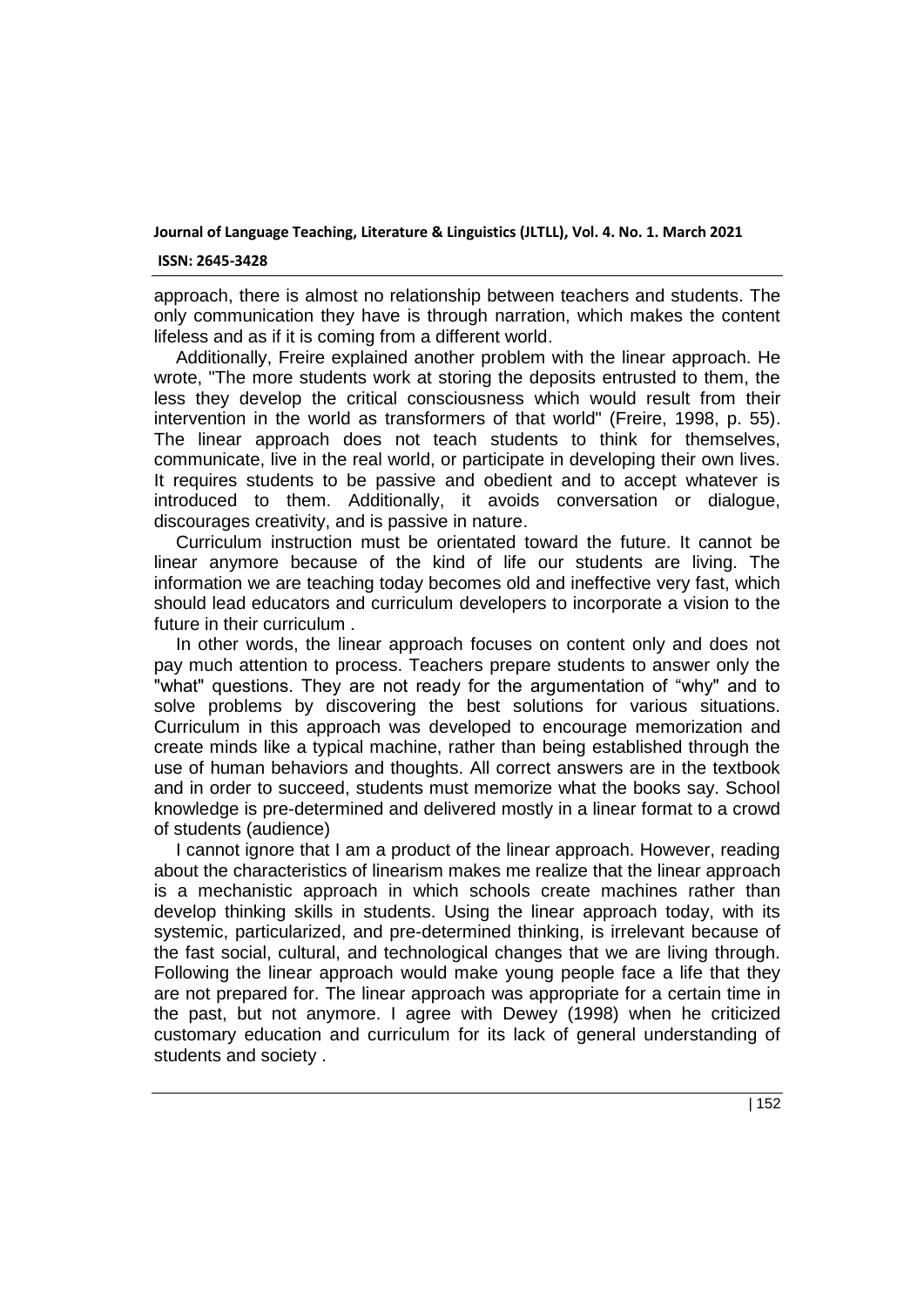## **Holistic Approach**

Instead of the banking method, holistic educators utilize problem-solving techniques. The holistic approach is person-centered, constructivist curriculum instruction. It facilitates integration and emphasizes how students learn rather than what they should learn. In 2012, Mahmoudi et al. described holistic education in their article "Holistic Education: An Approach for 21 Century" as:

an approach to pedagogy that can meet the needs of all types of learners, that can be a source of fulfillment and gratification for teachers, and that prepares future citizens who will contribute a concern and mindfulness for others, for their communities, and for the planet. (p. 185)

Students' needs are diversified, and a holistic curriculum provides for that. Students learn how to think, make decisions, develop problem-solving skills and, most importantly, connect their learning to the environments surrounding them, such as culture, geography, citizenship, and technology, among others. This encourages students to learn, be aware, and understand the value of information and how it affects their lives .

In holistic curriculum instruction, teachers work to develop critical, confident, and independent learners who are able to act in real-life situations. Students need to learn about themselves, their relationships with others, and resilience in order to face challenges and overcome difficulties. They need to learn how to succeed to realize and live in the world around them. In the holistic approach, teaching methodologies are developed through the partnership of thinking and action .

The best description of the holistic approach is that it is a student-centered approach. It takes care of the student and how they learn and introduces materials accordingly. Learning should be an interaction between students and the environment because this gives them confidence and the ability to make decisions

When you visit a large city for the first time, a guided tour can take you to places that you might be interested in visiting according to the tour's expectations and ideas, not your actual interests and choices (linear approach). A good guide introduces you to the specialties of the city, explains what to do or not to do, and gives you choices of places you might want to visit and ideas of things you might enjoy. This would be perfect for your visit (holistic approach). The same applies for teaching. When joining a new field, nothing is better than a teacher who gives a well-defined summary of the area of study and provides students with contexts, backgrounds and settings while encouraging thoughts and ideas .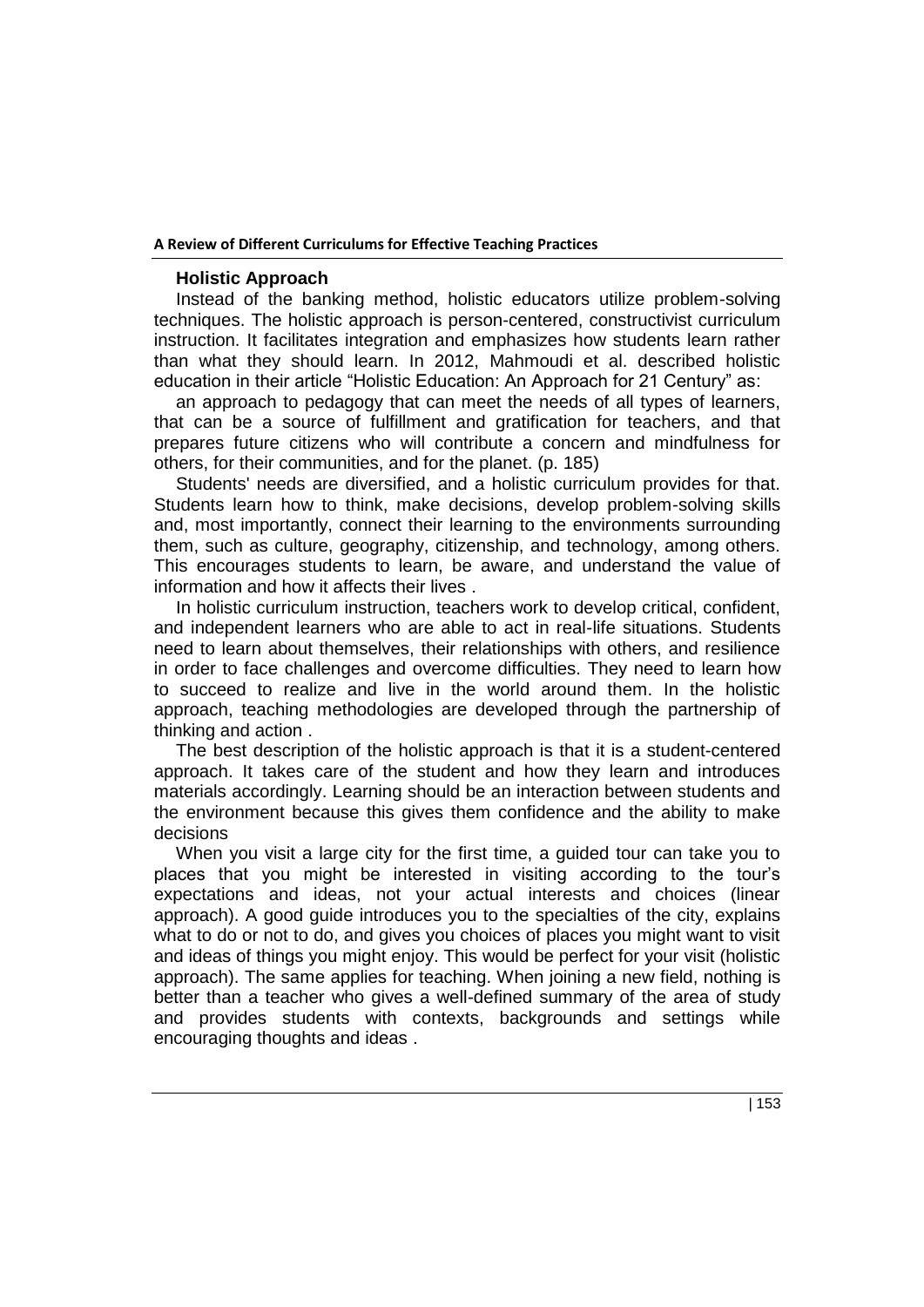### **ISSN: 2645-3428**

The holistic approach has several important characteristics. First, it is built around the student, their community, and their history. Secondly, it is modified to construct a meaning and build relationships within school and society. Thirdly, it encourages learners to identify a purpose, be creative, and use imagination rather than just memorizing their textbooks. Fourthly, it is concerned with connecting human experience as an individual to community and the world. The holistic approach involves collaborative learning, problemsolving, and visualization strategies. It emphasizes the use of multiple approaches to education, allowing for interdependence and connectedness. Teachers are only facilitators of learning. They encourage students to use diverse materials and activities to learn. This is the goal of education all the time .

The holistic approach requires planning time, resources, and skillful teachers. Therefore, training teachers is very important. Teachers should be instructed on how to encourage conversations between and with students inside and outside the classroom, and on how to be a facilitator of learning. Teachers need to keep in mind that each student is different and possesses different skills, learning potentials, interests, and prior experience. Consequently, teachers' instruction should "provide multiple opportunities or spheres of learning" (Samaraset et al., 2006, p. 148). Teachers should support students' growth via discussion, curricular networks, hands-on activities, and research. This means providing students with numerous opportunities to learn and develop new knowledge according to their style of learning .

In short, the holistic approach is based on interconnectedness and fostering students. It treats students' minds, spirits, and emotions. It is comprehensive in that it uses a wide variety of learning approaches to meet students' each and every learning need. I think that this kind of curriculum is appropriate for all times and places and won't become out of date, because knowledge is gained through advanced research and new technologies. Many studies have confirmed that learning has a more-positive effect when communication between teachers and students is emphasized and concentrated on .

# **Discussion**

The educational practices presented here show significant positive learning outcomes for students in different situations and living conditions. These practices, as all other techniques, may be planned then applied. In general, these practices are influential, reliable and support the essential aspects of learning. Students will attend class because they are active learners and enjoy the class, not just because they must take the class. In holistic approach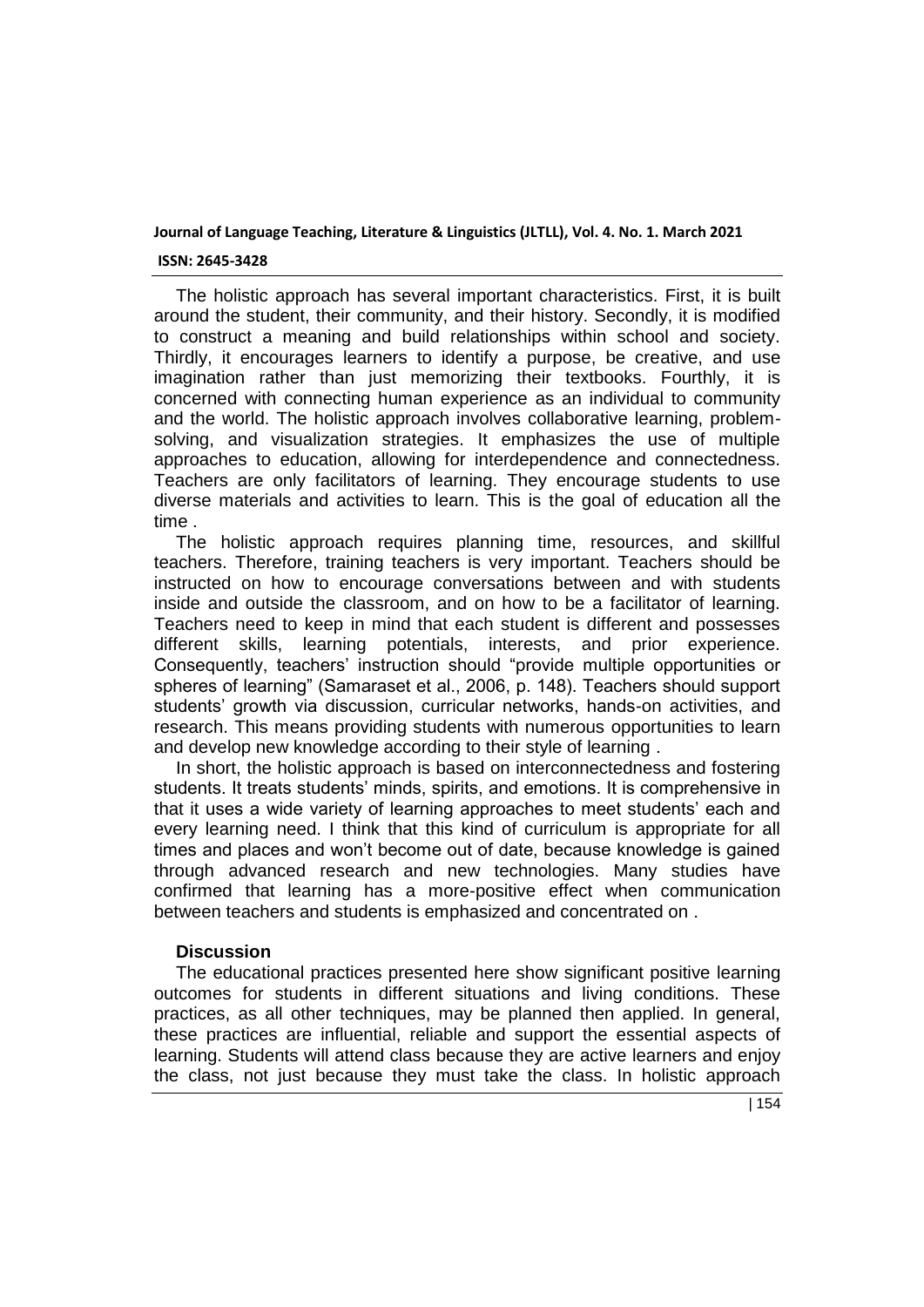methodology, the students' responsibility is to participate and engage, not listen to a lecture or watch a movie. Teaching methodologies are usually best learned by implementing first and reflecting later. Teachers also need to take notes for themselves on their experience, what was right or missed, students' reactions, what was successful, and what was not suitable for the class. Additionally, teachers may either ask students for their thoughts and ideas on the new technique or use an assessment to measure their learning .

There are several practices that can be considered the most effective or best practices, including: Think, Pair, and Share; Engagement Trigger; the Socratic method; and breaking directions into steps. Now, let us discuss each of these methods in more detail.

## **Think, Pair, and Share**

As indicated from the name, it is an activity teacher can use by asking students to read a unit, an article or any class material, divide the class into pairs to discuss their thoughts ,

A very good example of Think, Pair, and Share may be used on the first day of class, when teachers meet students for the first time. On the first day of class, teachers usually present class syllabi, which include goals and objectives for the class. The syllabus introduces to students why the class is taught and how, what the requirements to succeed are, and what the tone of the class will be. Having a clear vision of what you want students to learn is a good first step. Determining if students have attained your course outcomes is also important and quite challenging if an outcome is not observable. The terms "learning" and "understanding" represent internal states and are, therefore, not observable or measurable. Using verbs that can be observed and assessed such as "apply," "identify," or "compose" is helpful to both instructors, who need to measure student attainment of outcomes, and students, who need to meet outcome expectations (Nilson, 2010, p. 19). It is true that students need foundational skills before they can build higher order thinking skills. However, as Nilson (2010) writes, "Although these lower levels furnish foundations for learning they are not the end of education" (p. 21). A key goal of almost all teachers is to develop critical thinking skills. Therefore, it is important to review course outcomes to ensure that there is a balance of outcomes focusing on foundational and higher order thinking skills.

On your first day of class, just handing the syllabus to students does not mean that they are going to read it. Therefore, to make sure students read the syllabus, learn what is expected, and understand how the material is going to be introduced, it is a good idea to have a fun introductory activity on the first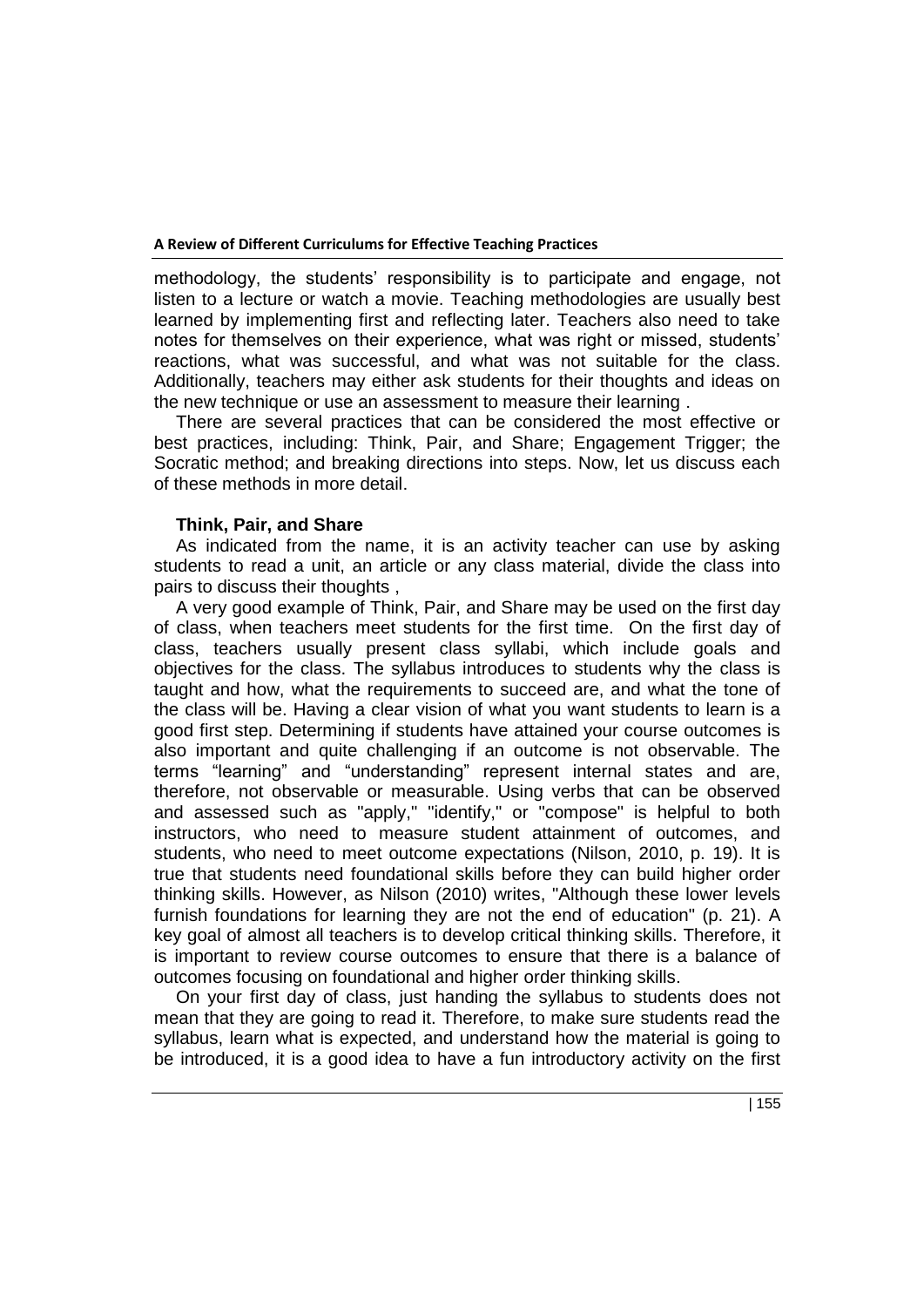#### **ISSN: 2645-3428**

day of class. You could use the Think, Pair, and Share technique. When you hand out the syllabus, ask students to read through it individually and highlight three to five points that they think are essential to know. After 7 to 10 minutes, form small groups and ask them to share their selections and compare what they think is important. Give them 5 more minutes, then ask each group to share their selection with the whole class. Finally, generate a list of important facts or requirements and identify any information that was missed.

Through this activity, students are introduced to the syllabus and learn what is expected from them. Do not forget to encourage students to ask any questions they might have .

If your class is online, you can develop a pre-test in which you post a short, easy quiz asking about the due dates, expectations, and required assignments found in the syllabus. This is usually an easy procedure that gives students the chance to get full points while learning their responsibilities so they can plan accordingly .

Another time to use the technique is at the end of each class. Teachers usually ask students if they have any questions and often, no one asks anything. Try to end your class by asking students to write in pairs one to three things that they learned in today's class. You may also ask them to write if there are unanswered questions regarding the topic you presented. Ask students to share what they wrote and encourage them to respond on each other's questions when applicable. This will help students think of what they learned and will also help them to remember it. Some teachers like to add: What was the most surprising fact that you learned today? This depends on the material being presented. Instead of you summarizing what was presented, you are giving students the chance to reflect on what they learned, if your ideas were clear to them, and whether you achieved the objectives in mind. Encourage students to share their notes with each other so they learn from one another.

## **Engagement Trigger**

Engagement Trigger allows students to participate in activities and present their own ideas and interpretations. In the Engagement Trigger methodology, students learn from each other more than they learn from us as teachers, especially when they see their classmates active and working hard .

Try to connect what students learn with their real-life activities and news from around the world. For example, one of the lessons in my class is talking about the weather. In preparation for the class, assign homework for the students. Each student is required to look for information about the weather in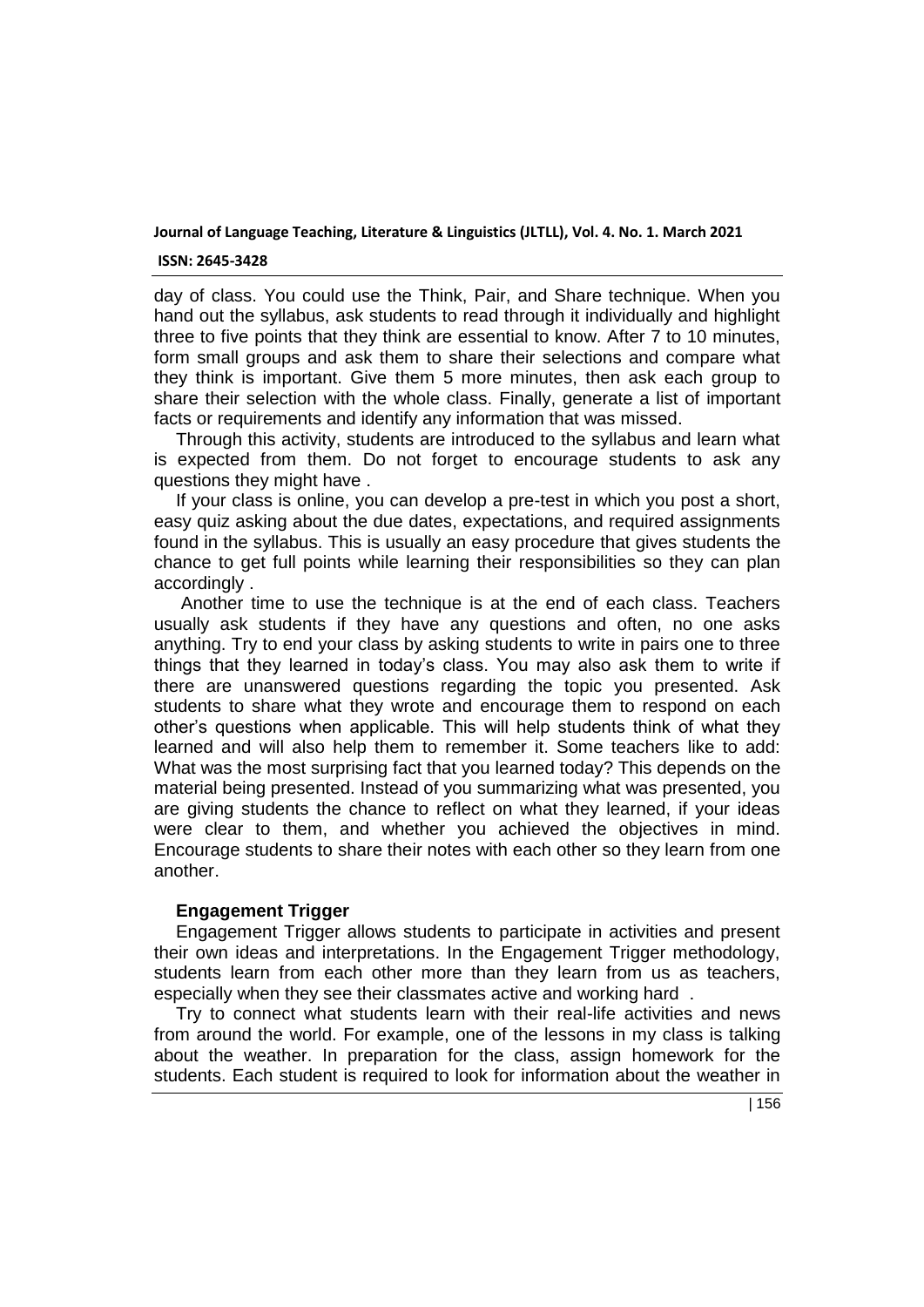a different country. Assign a country to each student and ask them to use the new vocabulary or information they learned to share it with the class. With this, they learn about different countries' climates and practice what they learned. Then students can compare what they learned with the weather here in the U.S. or for the country they are living in.

Another activity would be to show a short video clip to students about extreme weather, either hot or cold, and ask them to close their eyes for 3 minutes and imagine that they are living there. Divide the class into groups and ask them to discuss how they will survive living in the severe condition presented to them. After 5 to 7 minutes, each group will present their survival techniques while other groups are encouraged to ask questions about what was presented to them. Students usually enjoy this experience much more than the teacher just presenting the information and asking questions. In my experience, students enjoy this activity while they learn, which is the goal of teaching. Instead of concentrating on how the words sound and if they are pronouncing them correctly, students focus on sentence formation and using new vocabulary. Their goal is to express how to survive and use sentences, rather than how to pronounce individual words.

The challenge with the Engagement Trigger activity is that some students will lead the conversation and decide what to present to the class without including their other group members. To solve this issue, you could assign a speaker for each group and call them the leader of the activity. You can keep personal notes on who has served as the leader in order to pick different students for the next activity and give all students a chance to participate.

# **Socratic Method**

The Socratic method refers to starting a discussion with a general question, then moving to more-specific and more-complicated ones. Explain to students that they need to clarify their responses, find evidence, and then summarize what they have learned.

For example, one of the units I present to my students is about education. Therefore, to practice the new learned material, it is a good idea to start by providing educational statistics, then ask students for their opinion on whether the federal government should provide free college education for all of its citizens. Divide the class into two groups, one ito argue in favor and the other to argue against. Both groups have to do research, ask questions, bring reason to their point, consider the alternatives to their choice, and support their answers with evidence from the real world. They also must reflect and write on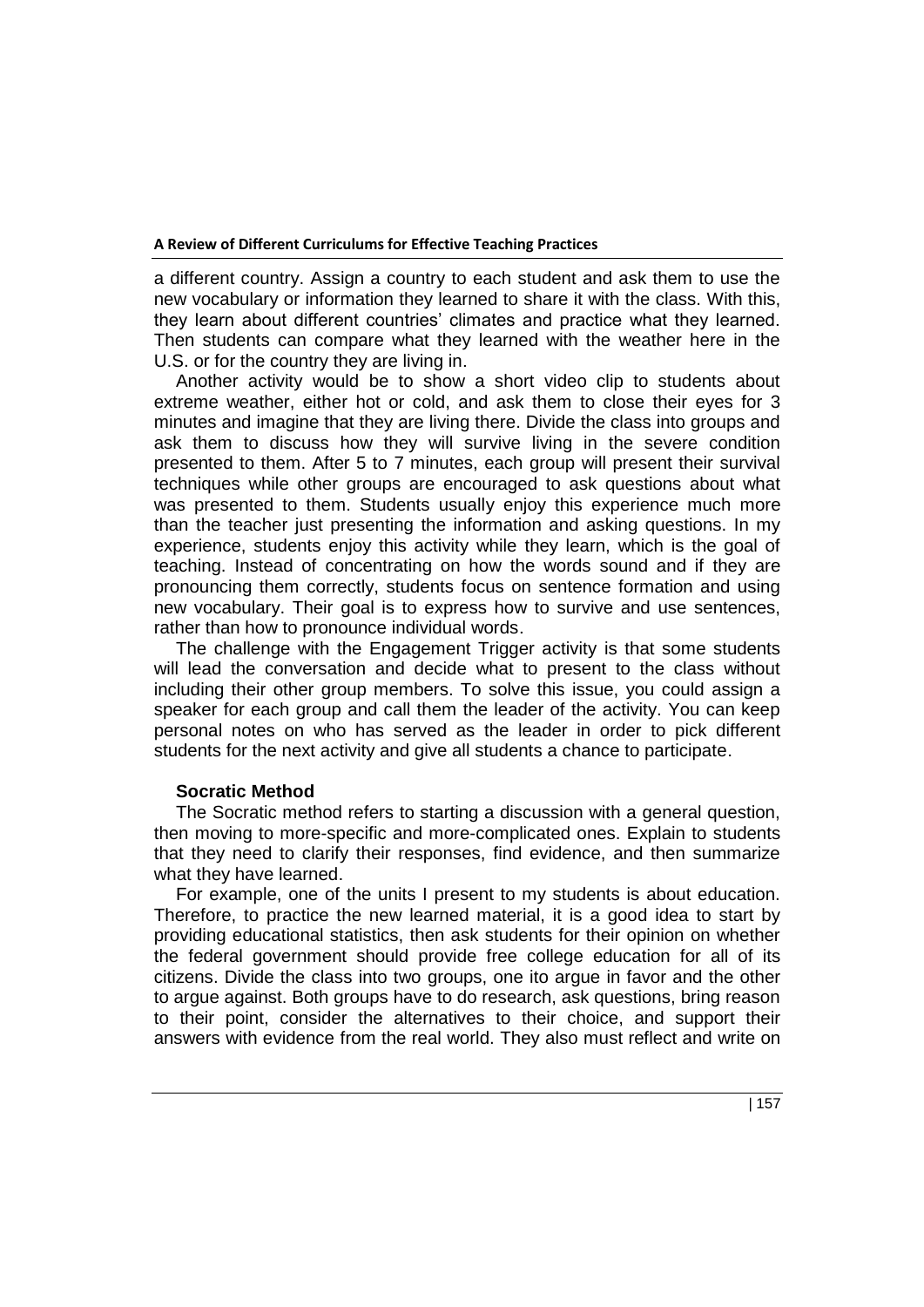#### **ISSN: 2645-3428**

their own personal ideas, how their assigned viewpoint affected those ideas, and if they have always felt this way.

Students enjoy the Socratic experience, especially because it is like a debate and each group works to provide their own main points and evidence .

One of the challenges teachers might face using the Socratic method is that students might not be well prepared for the topic and may need more time to research. In this case, explain to students that they need to read and do some research on the topic before class. Announce to the class the next topic of discussion according to the units of the textbook, so they are prepared. Another solution is to divide the class into groups before the next class meeting, so they will know which side they are going to be on and what points they must be ready to present. Most of the time, discussions and activities like the Socratic method are successful. Last semester, when I asked students if they had any questions about the activity, one of the students said, "Can we do it again"?

## **Breaking Directions into Steps**

Breaking directions into steps can be helpful while explaining each phase with details, providing examples for students, and asking them to practice and study what they learned in class .

Students in my Arabic 101 class find it very difficult to memorize and remember the Arabic alphabet, how the letters are written, and how they are pronounced. The Arabic language has 28 letters, which are written from right to left. Some of these sounds are not in the English alphabet. Each letter is written in three different ways, depending on its position in the word — whether it is at the beginning, middle, or end. Additionally, some letters can be connected with letters coming before or after them while others are connected with letters before them only. I call these one-way connector letters .

To teach the Arabic alphabet, II explain that we are dividing the task of learning the alphabet into four steps and we will do it one step at a time in class. In each class, I introduce between six and eight letters that share the same characteristics, whether it is their way of connection, the use of dots, or their sounds. Each class, students practice how each group of letters is written at the beginning, middle, and end of the word. I write the letter on the board while pronouncing it loudly; students are to copy it in their notebooks while they repeat it aloud. In our second class, I challenge the students to write words with the few letters they have learned so far and explain how proud I am of them for being able to write words in just our second meeting. Accordingly, they feel very encouraged and enthusiastic to learn the second set of letters .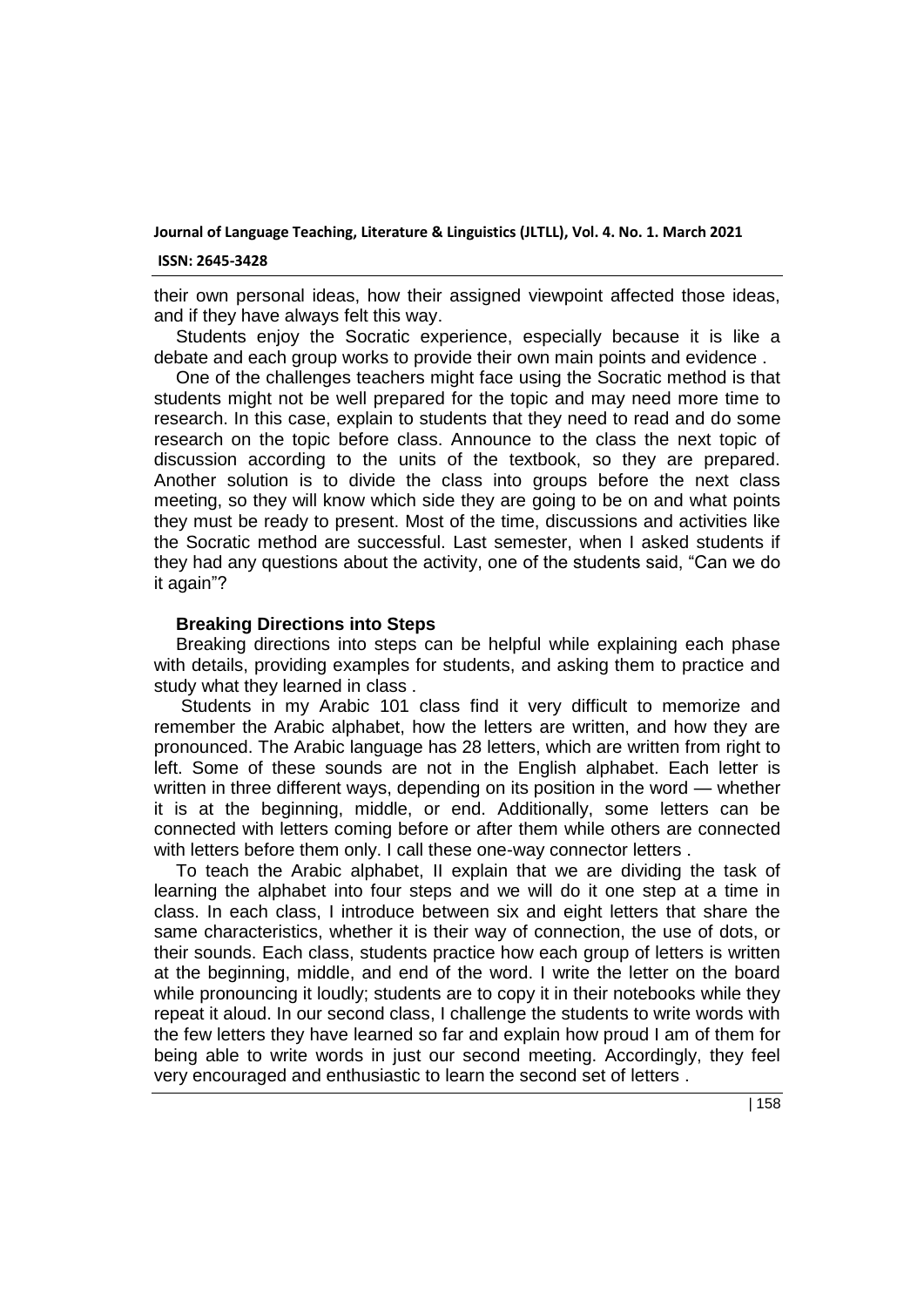One of the challenges teachers might face is that sometimes students do not practice at home and they come to class without doing their homework or studying the alphabets. This is very serious because if they do not do these tasks, they will not be able to read and write Arabic. Therefore, my next step is to start the next class with a test on the letters that we learned in the previous class. I explain the importance of learning their alphabet and state that is it a serious obligation that will affect their grades .

Another challenge teachers might face is that it is hard for students to remember how to connect letters and to write words. One solution is to use technology. Therefore, teachers may post YouTube videos or develop their own explaining how letters are written to share with students on their class site, so students can refer to them whenever needed .

## **Conclusion**

In almost all countries, education is mandatory, and children have to attend schools. Teachers' jobs are very crucial because they build new generations and prepare them for the future. Therefore, it is extremely important to carefully consider our methods of teaching instruction. "Instruction is becoming more personalized: learner-centered, non-linear and self-directed. Social constructivist pedagogical approaches have introduced different (active, learner-centered and community centered) models and pose strong arguments against the structured knowledge consumption approach" (Koper & Olivier, 2004, p. 3). Our teaching practices should utilize the technological age that we are living in while developing students holistically in all aspects of life, including ethical and moral advancement. It is important for teachers to keep in mind the objectives of their teachings followed by the best practices to achieve these goals.

.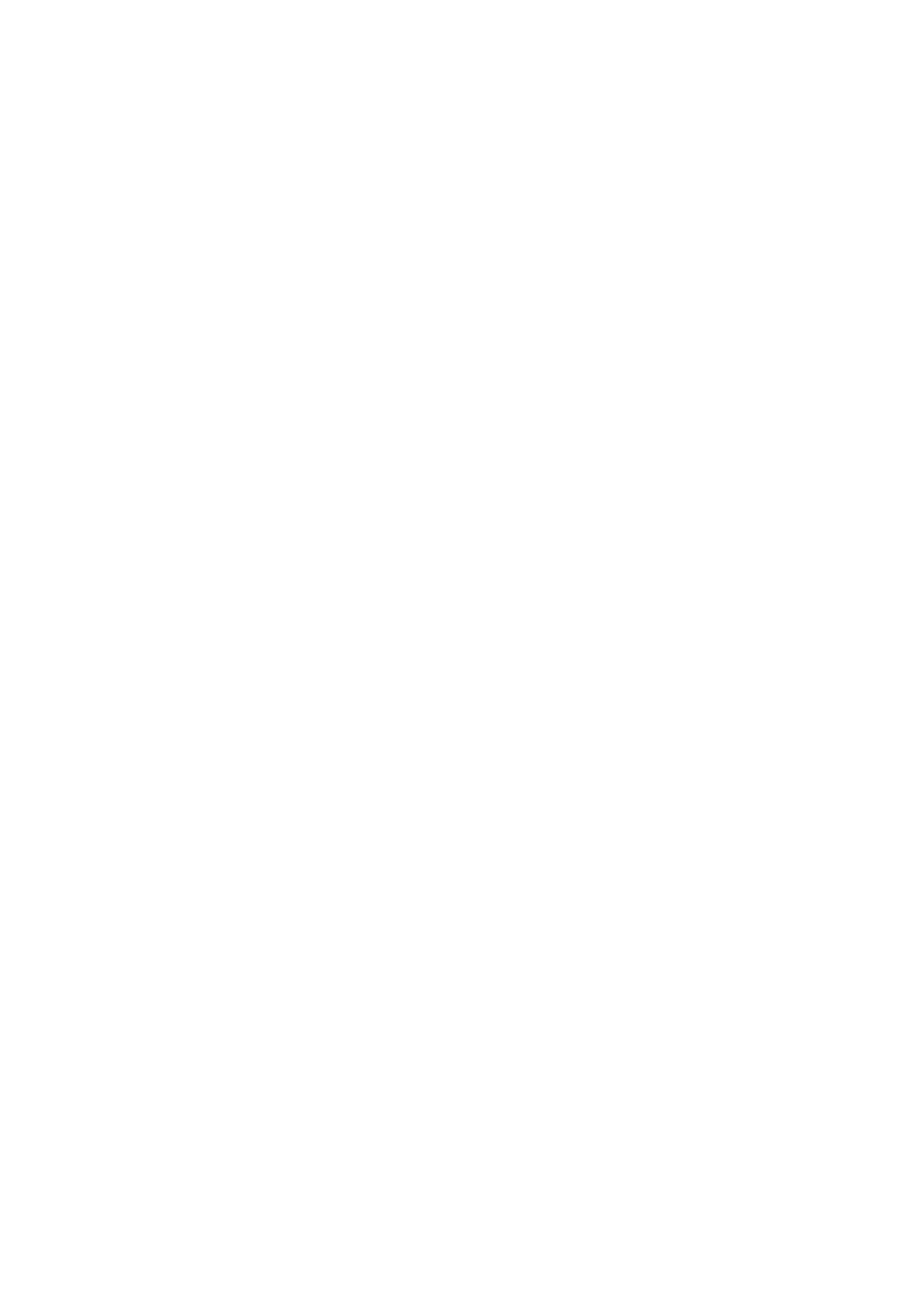**ISSN: 2645-3428**

## **Acknowledgements**

I would like to express my thanks to reviewers for their valuable suggestions on an earlier version of this paper.

## **Declaration of Conflicting Interests**

The author(s) declared no potential conflicts of interest with respect to the research, authorship and/or publication of this article.

## **Funding**

The author(s) received no financial support for the research, authorship, and/or publication of this article.

## **REFERENCES**

Arendale, D. R. (2020). *"What is a best education practice?"* [Unpublished manuscript]. Department of Curriculum and Instruction, University of Minnesota. https://www.arendale.org/best-educationpractices

Aronson, E. (No date). *"History of the jigsaw."* Jigsaw Classroom. https://www.jigsaw.org/history/

Blum, L. M. (2004). *"Wingspread declaration on school connections".* Journal of School Health, 74(7), 233-234. Retrieved from: https://urbanhealth.jhu.edu/\_PDFs/media/best\_practices/effective\_schools.pdf

Bobbitt, F. (1918). *"The curriculum".* Houghton Mifflin Company.

Dewey, J. (1998). *"Experience and education"* (60<sup>th</sup> edition.). Kappa Delta Pi.

Finn, C., & Meier, D. (2009). *"E pluribum unum? Two longtime school reformers debate the merits of the national curriculum"*. Education Next, 9(2), 50.

Freire, P. (1998). *"Pedagogy of freedom: Ethics, democracy, and civic courage"*. Rowman & Littlefield Publishers Inc.

Gonzales, J. (2015*)." 4 things you don't know about the Jigsaw Method"*. Cult of Pedagogy.

https://www.cultofpedagogy.com/jigsaw-teaching-strategy/

Koper, R., & Olivier, B. (2004). *"Representing the learning design of units of learning"*. Educational Technology & Society, 7(3). 97-111.

Mahmoudi, S., Jafari, E., Nasrabadi, H. A., & Liaghatdar, M. J. (2020). *"Holistic education: Anapproach for 21 Century"*. International Education Studies, 5(3).